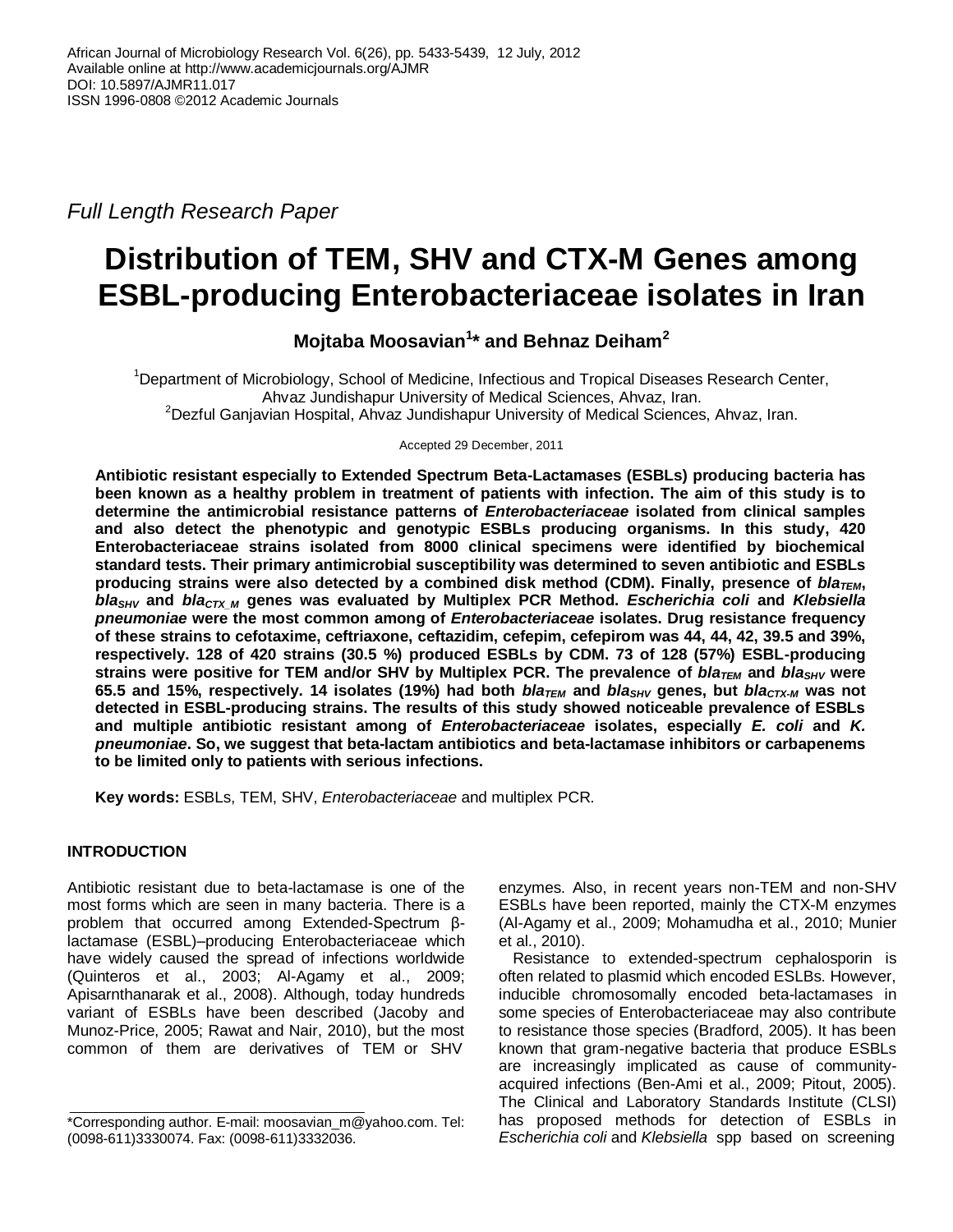

**Figure 1.** ESBLs phenotypic confirmation by Combination Disk Method. Disks of containing: (A) Cefotaxime (CTX=30µg) and (B) Ceftazidime (CAZ = 30µg) without inhibition zone and their combination (C and D) with Clavulanic acid (CA = 10  $\mu$ g) with inhibition zone around of them, have been compared.

tests with disk containing cefpodoxime, ceftazidime or cefotaxime and confirmatory tests exploiting the inhibitory effect of clavulanic acid on hydrolyzing action of ESBLs (Hoffmann, 2006; CLSI, 2007). In this study, we used a combination of phenotypic tests and multiplex PCR to assess the frequency of ESBL genes among clinical isolates of Enterobacteriaceae.

#### **MATERIALS AND METHODS**

#### **Bacterial isolates**

Enterobacteriaceae strains were isolated from clinical specimens of patients who referred to Dezful Ganjavian hospital, dependent to Ahvaz Jundishapur University of Medical Sciences, Iran. In this study 8000 specimens including of urine, blood, CSF and wound discharge (except stool) were collected and examined from April 2007 to May 2008. Isolated bacteria were identified by Gram's stain and standard biochemical tests (Forbes et al., 2007).

#### **Antimicrobial susceptibility test**

Primary antimicrobial susceptibility test of the isolates

Was performed by Kirby-Bauer disk diffusion method (Forbes et al., 2007) to seven antibiotics: cefotaxime(30 μg), ceftriaxone(30 μg), ceftazidime (30 μg), cefepime(30 μg), cefpirome(30 μg), imipenem(10 μg) and meropenem(10 μg).

#### **Phenotypic detection of ESBLs**

ESBLs producing strains detected using single or combined ceftazidime / cefotaxime-clavulanic acid disks (MAST Co. UK). This was a combination test for phenotypic confirmatory of ESBLs (CLSI, 2007, Thomson and Sanders, 1992). Phenotypic detection of ESBLs was defined by an increase  $\geq$  5 mm in the inhibition zone around clavulanic acid disk comparison with zone around the disks of without clavulanic acid (Figure 1). *K. pneumoniae* ATCC 700603 and *E. coli* ATCC 35218 were used as positive and negative(non-ESBL producer) controls (Akram et al., 2007; Adegoke and Okoh, 2011), respectively.

#### **Multiplex PCR for TEM, SHV and CTX-M**

Deoxyribonucleic acid (DNA) was extracted from phenotypic ESBLs-positive strains based on DNA kit procedure (Sinagen Co., Iran). Finally, *bla<sub>TEM</sub>*, *bla<sub>SHV</sub>*, *bla<sub>CTX-M</sub>* and 16S rRNA genes were detected using specific pair of primers (Metabion, Germany).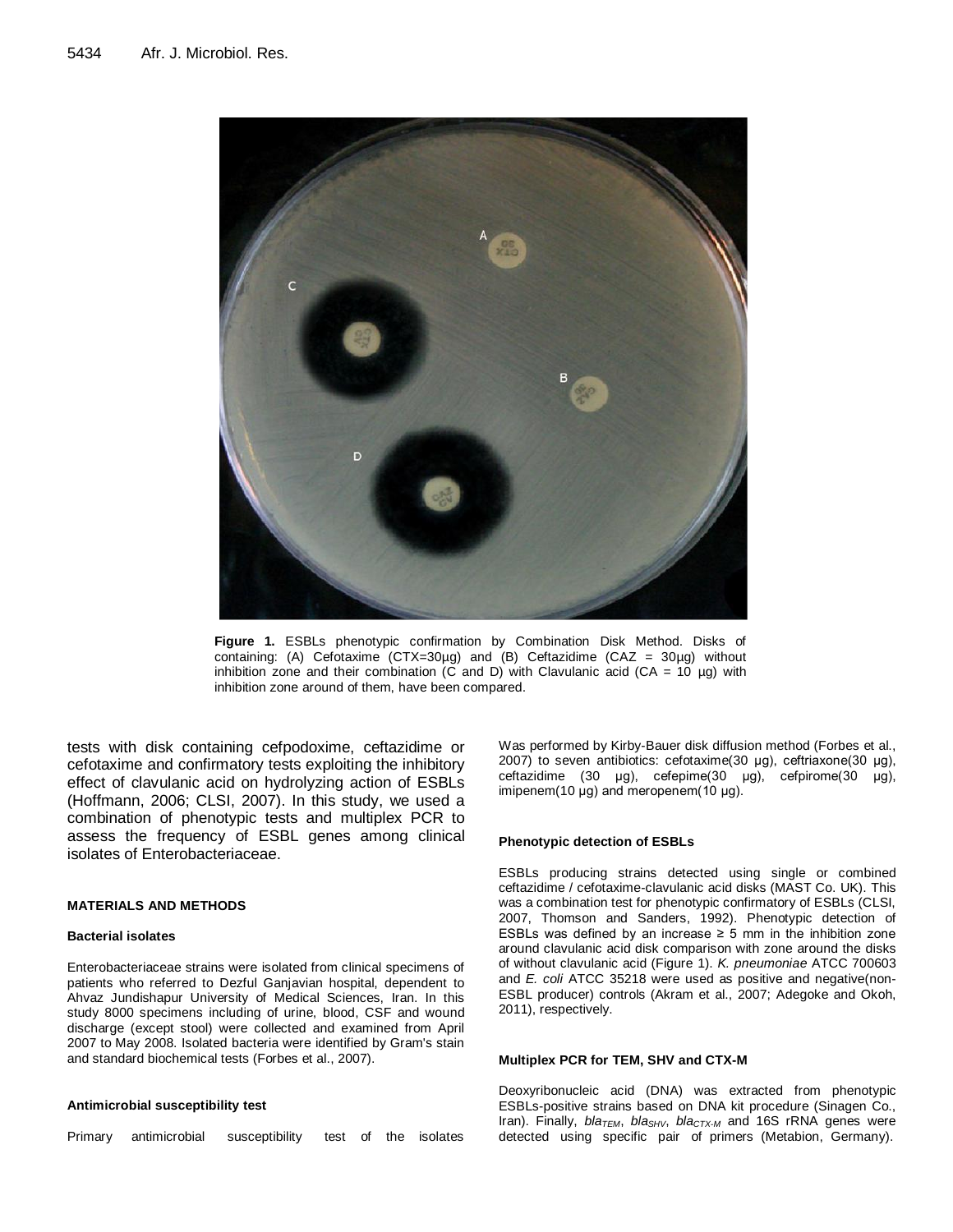| <b>NO</b> | <b>Primers</b> | <b>Sequences</b>                          |
|-----------|----------------|-------------------------------------------|
|           | TEM            | 5' ATAAAATTCTTGAAGACGAAA 3'               |
|           |                | 5' GACAGTTACCAATGCTTAATCA3'               |
|           | <b>SHV</b>     | 5' TCGGGCCGCGTAGGCATGAT 3'                |
|           |                | 5' AGCAGGGCGACAATCCCGCG 3'                |
|           | CTX-M          | 5' TTAATGATGACTCAGAGCATTC 3'              |
|           |                | 5' GATACCTCGCTCCATTTATTG3'                |
|           |                | 5'GGAATTCAAATGAATTGACGGGGGC C 3 '16S rRNA |
|           |                | CGGGATCCCAGGCCCGGGAACGTATTCAC3            |

**Table 1.** The oligonucleotide primers used for amplification of Beta - lactamase genes.

**Table 2.** Frequency of Enterobacteriaceae species isolated from examined clinical specimens.

| <b>Name</b>   | No. of isolates | Percent (%) |
|---------------|-----------------|-------------|
| E. coli       | 271             | 64.5        |
| K. pneumoniae | 84              | 20          |
| K. oxytoca    | 13              | 3           |
| E. cloacae    | 8               | 1.9         |
| E. aerogenes  | 11              | 2.7         |
| P. mirabilis  | 27              | 6.4         |
| C. freundii   | 4               | 1           |
| C. diversus   | 2               | 0.5         |
| Total         | 420             | 100         |

The used primers (Quinteros et al., 2003; Geha et al., 1994) are listed in Table 1.

## **RESULTS**

In this study, 420 clinical isolates of Enterobacteriaceae were identified which *E. coli* with 271 isolates (64.5%) and *K. pneumoniae* with 84 isolates (20%) were the most common of them (Table 2).

Primary antimicrobial susceptibility test of 420 species of Enterobacteriaceae showed the most resistance of these isolates was to third–generation cephalosporins such as cefotaxime (44%), ceftriaxone (44%) and ceftazidime (42%) while all of these isolates were susceptible to imipenem and meropenem. The results of phenotypic confirmatory test (Figure 1) showed that out of 420 isolates of Enterobacteriaceae, 128 (30.5%) were ESBLs-positive isolates, which the most common of them belonged to *Klebsiella* (45.4%) and *E.* coli (28.8%) (Table 3).

The results of PCR-products electrophoresis showed genomic patterns related to *bla<sub>TEM</sub>* (1097 bp), *bla<sub>CTX M</sub>* (870 bp), *blaSHV* (660 bp) and 16S rRNA (479 bp) genes (Figure 2). These results also demonstrated that 57% of the phenotypic ESBLs-positive isolates were genotypically ESBLs-positive. *Klebsiella* and *E. coli* with frequency of 79.5 and 43.6%, respectively, had the most

frequency of EBLS genes (Table 4).

Multiplex polymerase chain reaction (PCR) of genes among ESBLs-positive bacteria (73 isolates) showed the presence of genes related to TEM and SHV in 65.8 and 15% of isolates, respectively. Also both of ESBL genes of TEM and SHV were seen in 14 isolates (19.2%)-(Table 5).

## **DISCUSSION**

In the recent decade, extended–spectrum betalactamases (ESBLs) producing bacteria, especially Enterobacteriaceae, have caused increase of resistance to beta-lactam antibiotics and consequently it has been known as a healthy problem in the treatment of patients with infection due to these bacteria (Quinteros et al., 2003; Al-Agamy et al., 2009; Tasli and Bahar, 2005; Canton and Coque, 2006). In our study, primary antimicrobial susceptibility test of *E. coli* and *K. pneumoniae* isolates showed the most resistance to thirdgeneration cephalosporins such as cefotaxime, ceftriaxone and ceftazidime. Some reports also show resistance to β-lactam antibiotics (especially thirdgeneration cephalosporins) and non-β- lactams, among which clinical isolates of gram-negative bacteria are increasing worldwide (Goossens, 2000; Andrews, 2001). However, similar to a study in Turkey (Tasli and Bahar, 2005), all clinical isolated strains in our study were susceptible to imipenem.

Most ESBLs have evolved by mutation from native βlactamases, particularly TEM-1, TEM-2 and SHV-1. These parent enzymes are commonly found in gramnegative bacteria, especially Enterobacteriaceae (Pfaller and Segreti, 2006; Bradford, 2005). Also, some species of Enterobacteriaceae which newely recognized as New Delhi metallo-β- lactamase producers have been isolated from clinical specimens (Sarma et al., 2011). Out of 420 Enterobacteriaceae isolates from clinical specimens in present study, 128 isolates (30.5%) produced ESBLs which confirmed using a phenotypic combined disk method. Among of these bacteria, the most prevalent of ESBLs belonged to *Klebsiella* (45.5%) and *E. coli* (28.8%). A report from 10 European countries showed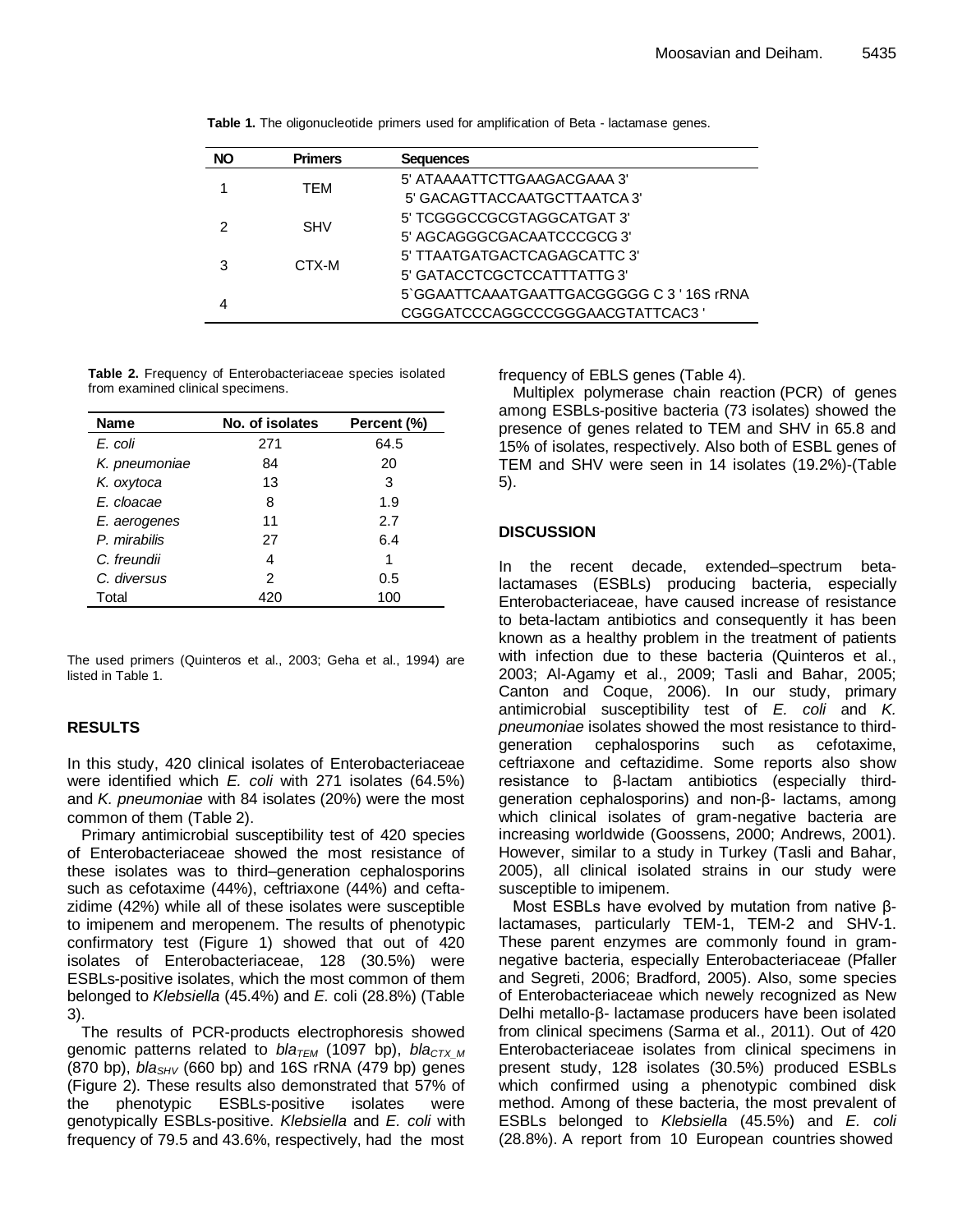|              | <b>Total isolates</b> |      | <b>Positive</b> |      |  |  |
|--------------|-----------------------|------|-----------------|------|--|--|
| <b>Name</b>  | (No.)                 | (%)  | (No.)           | (%)  |  |  |
| E. coli      | 271                   | 64.5 | 78              | 28.8 |  |  |
| Klebsiella   | 97                    | 23.1 | 44              | 45.4 |  |  |
| Enterobacter | 19                    | 4.5  | 3               | 15.8 |  |  |
| Proteus      | 27                    | 6.4  | $\mathcal{P}$   | 7.4  |  |  |
| Citrobacter  | 6                     | 1.5  |                 | 16.6 |  |  |
| Total        | 420                   | 100  | 128             | 30.5 |  |  |

**Table 3**. Frequency of phenotypic ESBLs-positive Enterobacteriaceae isolated from clinical specimens.



**Figure 2.** DNA genomic patterns of PCR products by Eletrophoresis. Bands 1079 and 660bp are related to TEM- and SHV- ESBL genes, respectively and band 479bp is related to the 16SrRNA gene which was used as an internal control. Lane 1: DNA size marker- Lanes 2 and 3: Positive (*K. pneumoniae* ATCC 700603) and Negative (*E. coli* ATCC 35218) controls - Lanes 9,10,12 and 14: TEM Gene- Lanes 4 and 8 : SHV Gene – Lanes 7 and 13: both TEM and SHV Genes- Lanes 5, 6, and 11 related to strains without TEM , SHV and CTX-M Genes- Lane 15: distilled water.

the prevalence of ESBL-producing *E. coli* and *K. pneumoniae* ranged from at least 1.5% in Germany and 39 to 47% in Russia, Poland and Turkey (Goosens, 2001).

In our country, the prevalence of ESBL-producing Enterobacteriaceae has been reported in different rates by phenotypic confirmatory test. While Behroozi et al. (2010) showed 21 and 12% of *E. coli* and *K. pneumoniae* isolates, respectively were ESBL-producers in Tehran (Capital city of Iran), Feizabadi et al. (2010) reported that 72% *K. pneumoniae* strains isolated from Tehran hospitals were ESBLs-producing. However our study

results showed that the most common of ESBLproducing Enterobacteriaceae isolated from another city (Dezful) in south of Iran, were *K. pneumoniae* (45.4%) *and E. coli* (28.8%).

The data analysis of epidemiologic studies related to ESBL-producing Enterobacteriaceae in Europe, Asia and North America demonstrated that 34.5% of isolates produced ESBLs. *E. coli* with 87.5% was the most common ESBL-producer organism (Ben-Ami et al., 2009). Tasli and Bahar (2005) and Al-Agamy et al. (2009) showed the rate of prevalence ESBL-producing *K. pneumoniae* as 57.1 and 55%, respectively, based on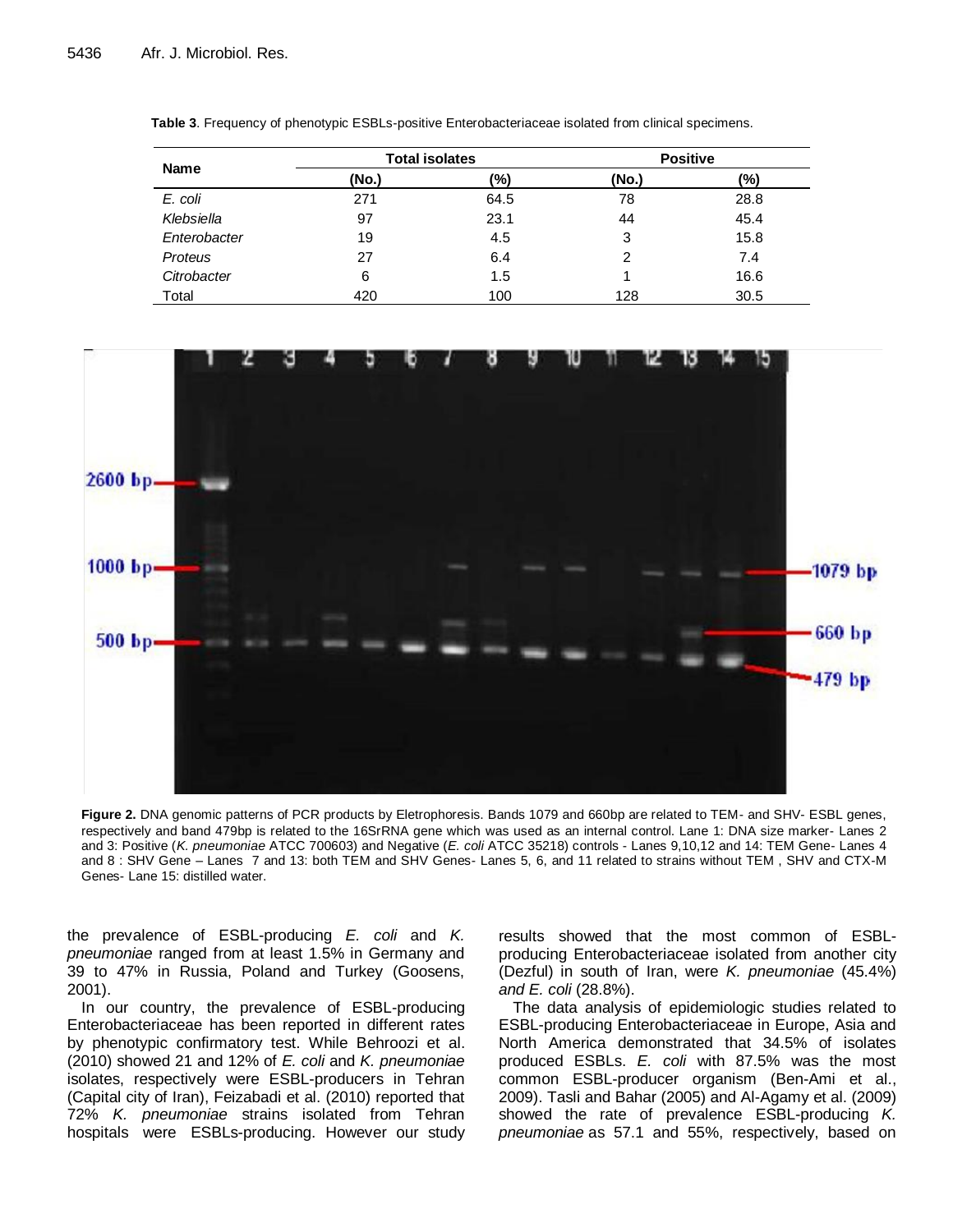|                       |                 | <b>Total</b> |       |                 |                |     |
|-----------------------|-----------------|--------------|-------|-----------------|----------------|-----|
| <b>Phenotype-Pos.</b> | <b>Positive</b> |              |       | <b>Negative</b> |                |     |
| <b>Bacteria</b>       | (No.)           | %            | (No.) | %               | (No.)          | %   |
| E. coli               | 34              | 43.6         | 44    | 56.4            | 78             | 100 |
| Klebsiella            | 35              | 79.5         | 9     | 20.5            | 44             | 100 |
| Enterobacter          | 3               | 100          | 0     | 0               | 3              | 100 |
| Proteus               |                 | 50           |       | 50              | $\overline{2}$ | 100 |
| Citrobacter           | 0               | 0            | 0     | 100             |                | 100 |
| Total                 | 73              | 57           | 54    | 43              | 128            | 100 |

**Table 4.** Genotypically frequency in phenotypic ESBLs-positive Enterobacteriaceae.

**Table 5.** Frequency of *TEM* , *SHV*, and *CTX-M* genes in ESBLs-positive Enterobacteriaceae isolates.

| Genotype-Pos. |     | *TEM <sup>+</sup> SHV <sup>-</sup> |     | TEM <sup>-</sup> , SHV <sup>+</sup> | $CTX-M$ <sup>+</sup> |   |     | TEM <sup>+</sup> , SHV <sup>+</sup> |     | Total |
|---------------|-----|------------------------------------|-----|-------------------------------------|----------------------|---|-----|-------------------------------------|-----|-------|
| bacteria      | No. | %                                  | No. | %                                   | No.                  | % | No. | %                                   | No. | %     |
| E. coli       | 31  | 91                                 |     |                                     | 0                    | 0 |     | 6                                   | 34  | 100   |
| Klebsiella    | 17  | 48.5                               | 8   | 23                                  | 0                    | 0 | 10  | 28.5                                | 35  | 100   |
| Enterobacter  | 0   | 0                                  |     | 67                                  | 0                    | 0 |     | 33                                  | 3   | 100   |
| Proteus       | 0   | 0                                  | 0   |                                     | 0                    | 0 |     | 100                                 |     | 100   |
| Total         | 48  | 65.8                               | 11  | 15                                  | 0                    |   | 14  | 19.2                                | 73  | 100   |

 $*(+)$  = Positive genotype  $(-)$  = Negative genotype.

phenotypic confirmatory test. This subject is important because of the isolates which are positive by phenotypic confirmatory test should be reported as resistant to all cephalosporins (except the cephamycin, cefoxitin and cefotetan) and aztreonam, regardless minimum inhibitory concentration (MIC) of cephalosporin. This is CLSI criteria for ESBL-producing isolates (Rawat and Nair, 2010). Since ESBL-producing strains prevalence can vary greatly from one site to another and even over time for a given site, so regional and local estimates are probably more useful to clinical decision-making than are more global assessments (Pfaller and Segreti, 2006).

We used a 16S rRNA sequence which is common to all of bacteria as universal target for internal control in multiplex PCR. This is a control mechanism for identification of potential false-negative results (Geha et al., 1994). In our study, genotypic survey on 128 phenotypic ESBLs-positive strains by multiplex PCR revealed that 73 strains (57%) were genotypically ESBLs-positive, of which Klebsiella (79.5%) was the most positive of them (Table 4).

Among different ESBL-genes (Table 5), TEM + SHVgenotype in 48 strains (65.8%) and TEM- SHV + genotype in 11 strains (15%) were detected. While genotype of TEM  $+$  SHV  $+$  was detected in 14 strains (19.2%). The data analysis related to ESBL genes (Table 5) showed frequency of *blaTEM* genes in *E. coli* and *Klebsiella* isolates was 97 and 77%, respectively. Also, frequency of *blaSHV* genes in these bacteria was 9 and 1.5%, respectively.

The others studies in Iran, showed prevalence *bla<sub>TEM</sub>* and *blaSHV* genes in *K. pneumoniae* were 30.7 and 11.2% (Feizabadi et al., 2010) and in *E. coli* were 46.4 and 11.2% (Shahcheraghi et al., 2009), respectively.

Some reports show that most ESBLs are derivatives of TEM and SHV genes and there are now more than 90 TEM-type and more than 25 SHV-type β-lactamases (Tasli and Bahar, 2005; Bradford, 2005). The most ESBLs in our study were TEM-type and SHV-type enzymes. In comparison with some studies such as Tasli and Bahar (2005) and Hosseini-Mazinani et al. (2007) which showed 87.5 and 60% of ESBLs, respectively were TEM derived enzyme in *E. coli* isolates, prevalence of this gene (97%) in our study was higher.

The rate of TEM-type β-lactamase produced by *K. pneumoniae* in our study (77%) was more than that of Tasli and Bahar (2005) study (31.1%) and was less than that of Al-Agamy et al. (2009) study (84.1%). The results in our study showed prevalence of SHV-type ESBL among *E. coli* strains was 9% and among *Klebsiella* strains was 51.5%. These results were different from other studies (Tasli and Bahar, 2005; Ben-Ami et al., 2009) which detected SHV-type ESBL in 74.3 and 14% of these isolates, respectively.

The present study failed to detect CTX-M type ESBL in isolated strains. While CTX-M types as the most frequent ESBLs (65%) have been reported in some of studies (Ben-Ami et al., 2009), Champs et al. (2000) showed that CTX-M type was at least rate (1.2%) among of *Enterobacteriaceae* isolates.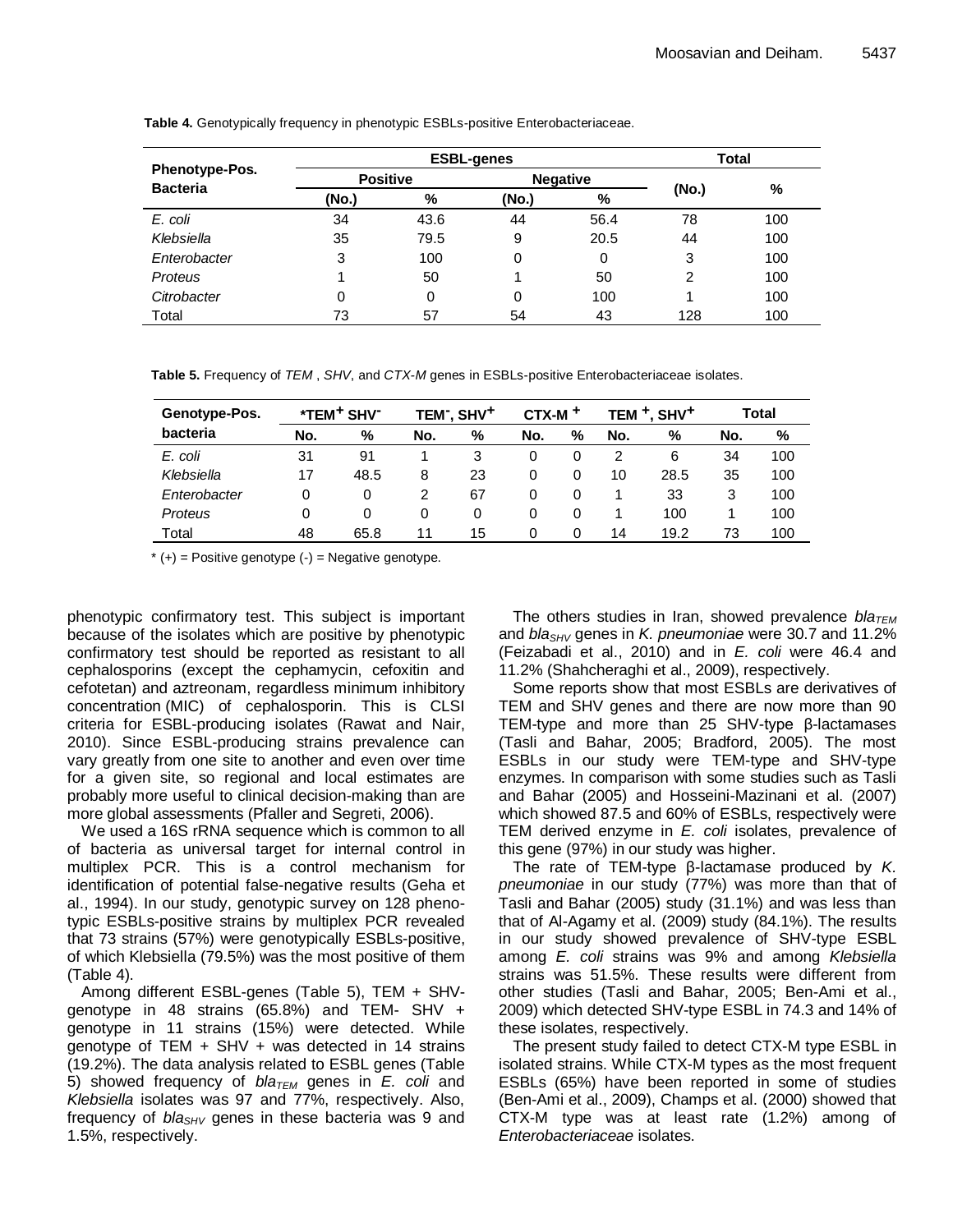The variation in our study results compared with others about prevalence rate of ESBLs may be arised from different reasons such as difference in type and volume of consumption of antibiotics and difference in time which the isolates were collected (Al-Agamy et al., 2009). In present study, 43% (55/128 strains) of phenotypic ESBLpositive strains lacked *blaTEM*, *blaSHV* and *blaCTX\_M*, genes based on multiplex PCR, which showed other factors such as presence of genes other than TEM, SHV and CTX-M were effective in producing resistance to betalactam antibiotics.

The results of this study showed that the prevalence rate of ESBLs, beta-lactamase genes and resistance to multiple antibiotics were noticeable among of *Enterobacteriaceae* isolates, especially *E. coli* and *K. pneumoniae*. We all should pay attention to the fact that using of many ineffective antibiotics and possibility in spreading of ESBL genes between the species of Enterobacteriaceae by transferable genes (Smet, 2010) will help to spread of ESBL-producing isolates. So, we suggest that combined therapeutic regimens such as beta-lactam antibiotics and beta-lactamase inhibitors or carbapenems be limited only to patients with serious infections and be designed based on the antibacterial susceptibility test.

### **ACKNOWLEDGEMENTS**

This study was granted an approved research plan (No. 85119) and was financially supported by the Infectious and Tropical Diseases Research Center, Ahvaz Jundishapur University of Medical Sciences, Ahvaz, Iran.

#### **REFERENCES**

- Adegoke AA, Okoh A (2011). Prevalence, antibiotic susceptibility profile and extended spectrum β-lactamase production among *Escherichia coli* from high vaginal swab (HVS). Afr. J. Pharm. Pharmacol. 5:1287- 1291.
- Akram M, Shahid M, Khan A (2007). Etiology and antibiotic resistance patterns of community-acquired urinary tract infections in JNMC Hospital Aligarh, India. Ann. Clin. Microbiol. Antimicrob. 6:4. doi:10.1186/1476-0711-6-4.
- Al-Agamy MHM, Shibl AM, Tawfik AF (2009). Prevalence and molecular characterization of extended-spectrum β-lactamase-producing *Klebsiella pneumoniae* in Riyadh, Saudi Arabia. Ann. Saudi Med. 29: 253-257.
- Andrews JM (2001). BSAC working party on susceptibility testing method. J. Antimicrob. Chemother., 48 (Suppl S1): 43-57.
- Apisarnthanarak A, Kiratisin P, Mundy LM (2008). Predictors of mortality from community-onset bloodstream infections due to extendedspectrum β-lactamase– producing *Escherichia coli* and *Klebsiella pneumoniae*. Infec. Cont. Hosp. Epidemiol. 29:671-674.
- Behroozi A, Rahbar M, Yousefi J. (2010). Frequency of extended spectrum beta-lactamase (ESBLs) producing *Escherichia coli* and *Klebseilla pneumonia* isolated from urine in an Iranian 1000-bed tertiary care hospital. Afr. J. Microbiol. Res. 4:881-884.
- Ben-Ami R, Rodriguez-Bano J, Arslan H, Pitout JDD, Quentin C, Calbo ES, Azap OK, Arpin C, Pascual A, Livermore DM, Garau J, and Carmeli Y (2009). A multinational survey of risk factors for infection with extended-spectrum β-Lactamase–producing

Enterobacteriaceae in nonhospitalized patients. Clin. Infect. Dis. 49: 682-690.

- Bradford PA (2005). Extended-spectrum β-lactamases in the 21st century: characterization, epidemiology, and detection of this important resistance threat. Clin. Microbiol. Rev. 14:933-951.
- Canton R, Coque TM (2006). The CTX-M β-lactamase pandemic. Curr. Opin. Microbiol. 9:466-475.
- Champs CD, Sirot D, Chanal C, Bonnet R and Sirotet J (2000). A 1998 survey of ESBL in Enterobacteriaceae in France. Antimicrob. Agents Chemother. 44(11):3177-3179.
- Clinical and Laboratory Standards Institute. (2007). Performance standards for antimicrobial disk susceptibility testing- 11th ed. Approved Standard M100-S17. Clinical and Laboratory Standards Institute, Wayne, Pa., USA.
- Feizabadi MM, Mohammadi-Yeganeh S, Mirsalehian A, Azimi P, Mirafshar SM, Mahboobi M, Nili F, Yadegarinia D (2010). Genetic characterization of ESBL-producing strains of *Klebsiella pneumoniae* from Tehran hospitals. J. Infect. Dev. Ctries, 4:609-615.
- Forbes BA, Sahm DF, Weissfeld AS (2007). Bailey & Scott`s Diagnostic Microbiology. 12th ed. Missouri. Mosby Co., pp. 323-333.
- Geha DJ, Uhl JR, Gustaferro CA, Persing DH (1994). Multiplex PCR for identification of methicillin-resistant *Staphylococci* in the clinical laboratory. J. Clin. Microbiol. 32:1768-1772.
- Goosens H (2001). MYSTIC programme: summary of European data from 1997 to 2000. Diagn. Microbiol. Infect. Dis. 41:183-189.
- Goossens H (2000). MYSTIC (Meropenem Yearly Susceptibility Test Information Collection) results from Europe: comparison of antibiotic susceptibility between countries and center types. J. Antimicrob. Chemother. 46(Suppl T2):39-52.
- Hoffmann H, Sturenburg E, Heesemann J, Roggenkamp A (2006). Prevalence of extended- spectrum β- lactamases in isolates of the *Enterobacter cloacae* complex from German hospitals. Clin. Microbiol. Infect. 12:322-330.
- Hosseini-Mazinani SM, Eftekhar F, Milani M, Ghandili S (2007). Characterization of beta-lactamases from urinary isolates of *E. coli* in Tehran. Iran. Biomed. J. 11:95-99.
- Jacoby GA, Munoz-Price LS (2005). Mechanisms of disease.The New β-Lactamases. N. Engl. J. Med. 352:380-91.
- Mohamudha PR, Srinivas AN, Rahul D, Harish BN, Parija SC (2010). Molecular epidemiology of Multidrug resistant Extended-Spectrum β-Lactamase Producing *Klebsiella pneumoniae* outbreak in a neonatal intensive care unit. IJCRIMPH., 2(7):226-238.
- Munier GK, Johnson CL, Snyder JW, Moland ES, Hanson D. Thomson KS (2010). Positive extended-spectrum- β-lactamase (ESBL) screening results may be due to AmpC β-lactamases more often than to ESBLs. J Clin. Microbiol. 48:673-674.
- Pfaller MA, Segreti J (2006). Overview of the epidemiological profile and detection of extended-spectrum β -Lactamases. Clin. Infect. Dis. 42: S153-163.
- Pitout JDD, Nordmann P, Laupland KB, Poirel L (2005). Emergence of Enterobacteriaceae producing extended-spectrum β- lactamases (ESBLs) in the community. J Antimicrob Chemother. 56:52-59.
- Quinteros M, Radice M, Gardella N, Rodriguez MM, Costa N, Korbenfeld D, Couto E (2003). Extended-Spectrum β-Lactamases in Enterobacteriaceae in Buenos Aires, Argentina, Public Hospitals. Antimicrob. Agents Chemother. 47:2864-2867.
- Rawat D, Nair D (2010). Extended-spectrum β-lactamase in gram negative bacteria. J. Glob. Infect. Dis., 2(3):263-274.
- Sarma JB, Bhattacharya PK, Kalita D, Rajbangshi M (2011). Multidrugresistant Enterobacteriaceae including metallo-β-lactamase producers are predominant pathogens of healthcare-associated infections in an Indian teaching hospital. Indian. J. Med. Microbiol. 29: 22-27.
- Shahcheraghi F, Nasiri S, Noveiri H. (2009). Infectious diseases and tropical medicine research center detection of extended-spectrum βlactamases (ESBLs) in *Escherichia coli*. Iran. J. Clin. Infect. Dis. 4: 65-70.
- Smet A, Martel A, Persoons D, Dewulf J, Heyndrickx M, Herman L, Haesebrouck F, Butaye P (2010). Broad-spectrum β -lactamases among Enterobacteriaceae of animal origin: molecular aspects, mobility and impact on public health. FEMS Microbiol. Rev. 34:295- 316.